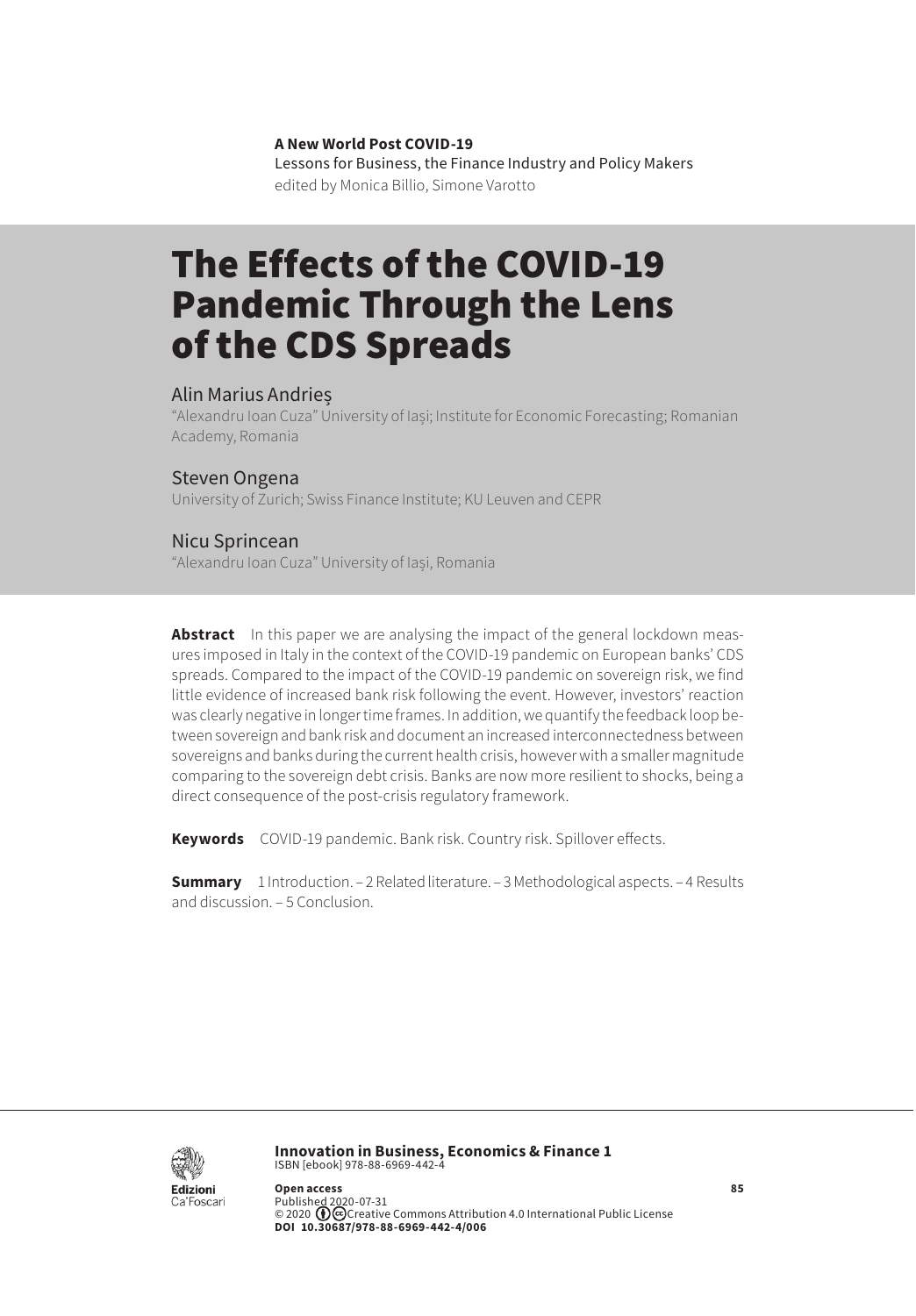### 1 Introduction

The outbreak of the novel coronavirus, i.e. the SARS-CoV-2 and the disease it causes, i.e. the COVID-19, is a rare disaster that has affected the world economy in an unprecedented way. The severity of this global health crisis, which was declared a pandemic by the World Health Organization (WHO) on March 11, 2020, has been compared with that of the Great Influenza (Spanish Flu) from 1918-19 with up to 50 million worldwide fatalities (Boissay, Rungcharoenkitkul, 2020). At the time of writing, the total number of confirmed cases with COV-ID-19 is almost nine millions, whereas the global death toll is near 500,000 according to Johns Hopkins University.

Against the backdrop of highly globalised economies and integrated cross-border supply chains, the lockdown measures imposed in the majority of countries and the containment measures adopted to limit the spread of the virus have brought the global economy to a sudden stop, making this crisis *truly different*. Eichenbaum, Rebelo and Trabandt (2020) note that pandemics depress the real economy through a reduction in both supply and demand. As a consequence, governments around the world have stepped in with a mix of health, fiscal, monetary, macroprudential, microprudential and market-based stimuli in order to help households and businesses to have a quick recovery.<sup>1</sup> However, in the short run, these measures tend to boost the risk aversion of investors in government bonds, who are worried about the reduced fiscal capacity of countries that are too indebted (Andrieș, Ongena, Sprincean 2020).

We extend the analysis on European sovereign CDS spreads conducted in Andrieș, Ongena, Sprincean (2020) to European banks' CDS spreads, focusing on the sovereign-banks feedback loop during the global financial crisis from 2007-09, sovereign debt crisis in Europe (2010-13), and the current health crisis. We find that investors' reaction to the general lockdown measures imposed in Italy on March 9, 2020, which corresponds to the arrival of the pandemic in Europe, quantified through the abnormal performance of European banks' CDS spreads, is less pronounced than in the case of sovereign CDS spreads. However, on a longer time frame their concern increases. Our findings suggest that the spillover effects from sov-

<sup>1</sup> See the IMF Policy Tracker ([https://www.imf.org/en/Topics/imf-and-covid19/](https://www.imf.org/en/Topics/imf-and-covid19/Policy-Responses-to-COVID-19) [Policy-Responses-to-COVID-19](https://www.imf.org/en/Topics/imf-and-covid19/Policy-Responses-to-COVID-19)) and the Global Policy Tracker from the Harvard Business School ([https://www.hbs.edu/covid-19-business-impact/Insights/Econom](https://www.hbs.edu/covid-19-business-impact/Insights/Economic-and-Financial-Impacts/Global-Policy-Tracker)[ic-and-Financial-Impacts/Global-Policy-Tracker](https://www.hbs.edu/covid-19-business-impact/Insights/Economic-and-Financial-Impacts/Global-Policy-Tracker)). From March to May 2020, the largest fiscal stimulus in Europe as a percent of 2018 GDP was implemented by Italy (25.15%), followed by Denmark (11.94%), Belgium (11.40%) and Switzerland (10.75%). On average, the fiscal announcements as a share of GDP for developed economies (6.66%) are twice as high as those announced by developing countries (3.64%).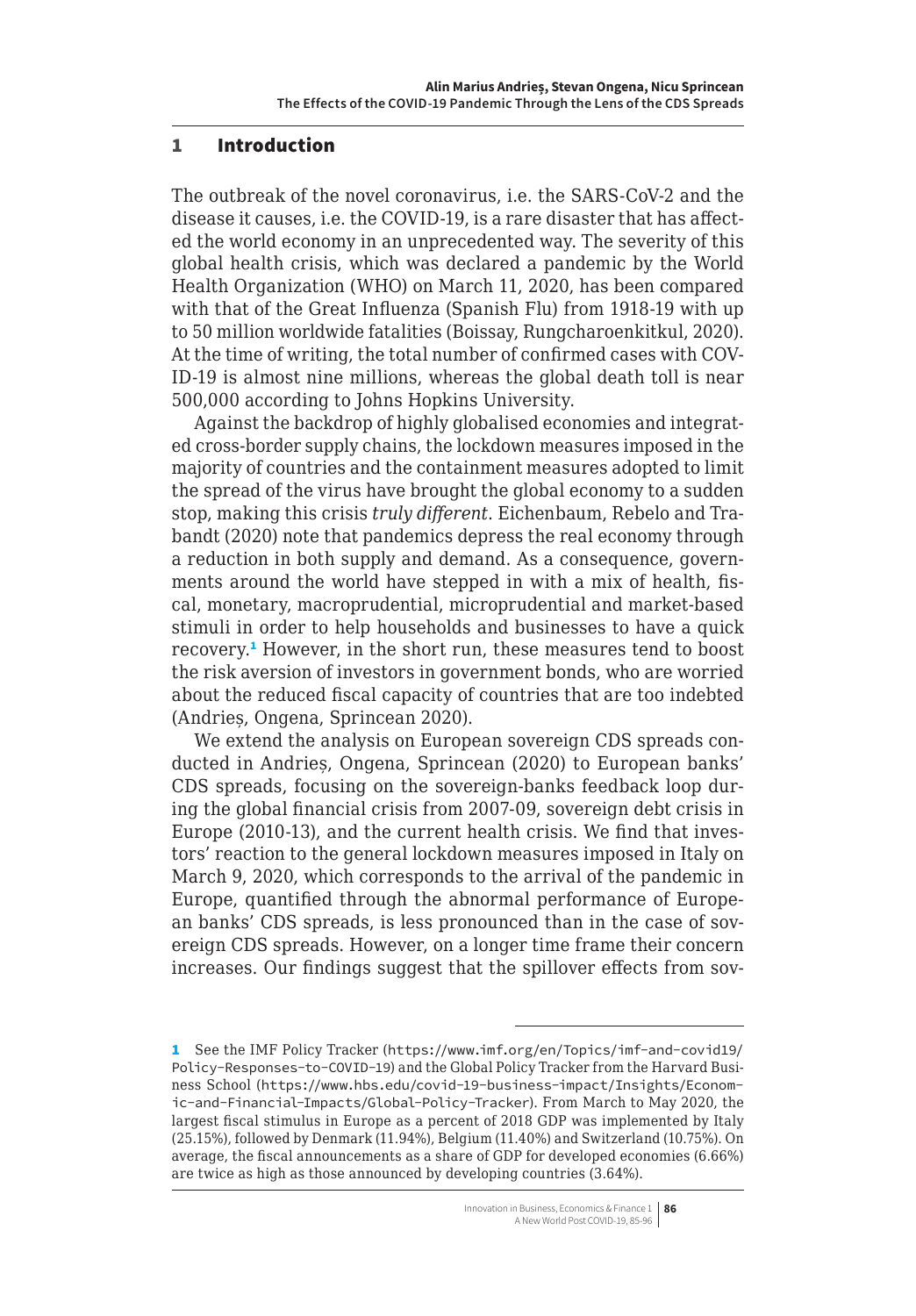ereigns to banks and vice versa, amplified following the COVID-19 shock. But their magnitude is smaller compared to other recent crisis episodes. This is the result of the solid position of the banks and their improved capacity to absorb losses due to stricter capital and liquidity regulation following the financial crisis of 2007-09.

## 2 Related Literature

European banks present specific features that substantially differentiate them from the US ones. If the latter recovered to the pre-crisis profitability level by 2013, the European banks still struggle to reach that level. This aspect is primarily explained by three factors (Carletti et al. 2020): (i) the European sovereign debt crisis which impacted severely especially the banks in peripheral countries (the GIIPS countries, i.e. Greece, Italy, Ireland, Portugal and Spain); (ii) the high level of non-performing loans: in the US, early government intervention helped banks to clear their balance sheets; and (iii) the macroeconomic environment: strong fiscal stimulus in the US compared to a sober approach (austerity measures) in Europe. Moreover, Europe's financial structure has become strongly bank-based, making it more prone to systemic risk (Langfield, Pagano 2016).

The nexus between the risk profile of banks and countries has been addressed in various studies, and is mainly attributed to four channels that interact with each other: (i) the sovereign exposure channel; (ii) the safety net channel; (iii) the collateral channel; and (iv) the sovereign downgrade channel (BIS 2011; De Bruyckere et al. 2013; Dell'Ariccia et al. 2018). Banks hold in their balance sheets a significant amount of public debt, averaging 30% in developed markets and 45% in emerging markets (Arslanalp, Tsuda 2014). According to Basel Accords, banks have to maintain capital buffers with regulatory risk weights that depend on their asset exposures. However, European banks do not hold capital against their European debt exposures, i.e. they have zero-risk weight (Keddad, Schalck 2020). As a consequence, European banks are undercapitalized if a negative shock hits countries and sovereign risk increases (Kirschenmann, Korte, Steffen 2019). In empirical analyses sovereign risk is found to influence banks' risk, especially in the context of the global financial crisis and sovereign debt crisis in Europe (Alter, Schüler 2012; De Bruyckere et al. 2013; Gibson, Hall, Tavlas 2016; Keddad, Schalck 2020).

The second transmission channel, the safety net channel, reflects the explicit and implicit guarantees provided by governments and central banks, especially for too-big-to-fail financial institutions, to support financial stability. When the fiscal position of countries worsens, the value of public guarantees to the banking system reduces, resulting in spillover effects from sovereign to bank risk (Alter,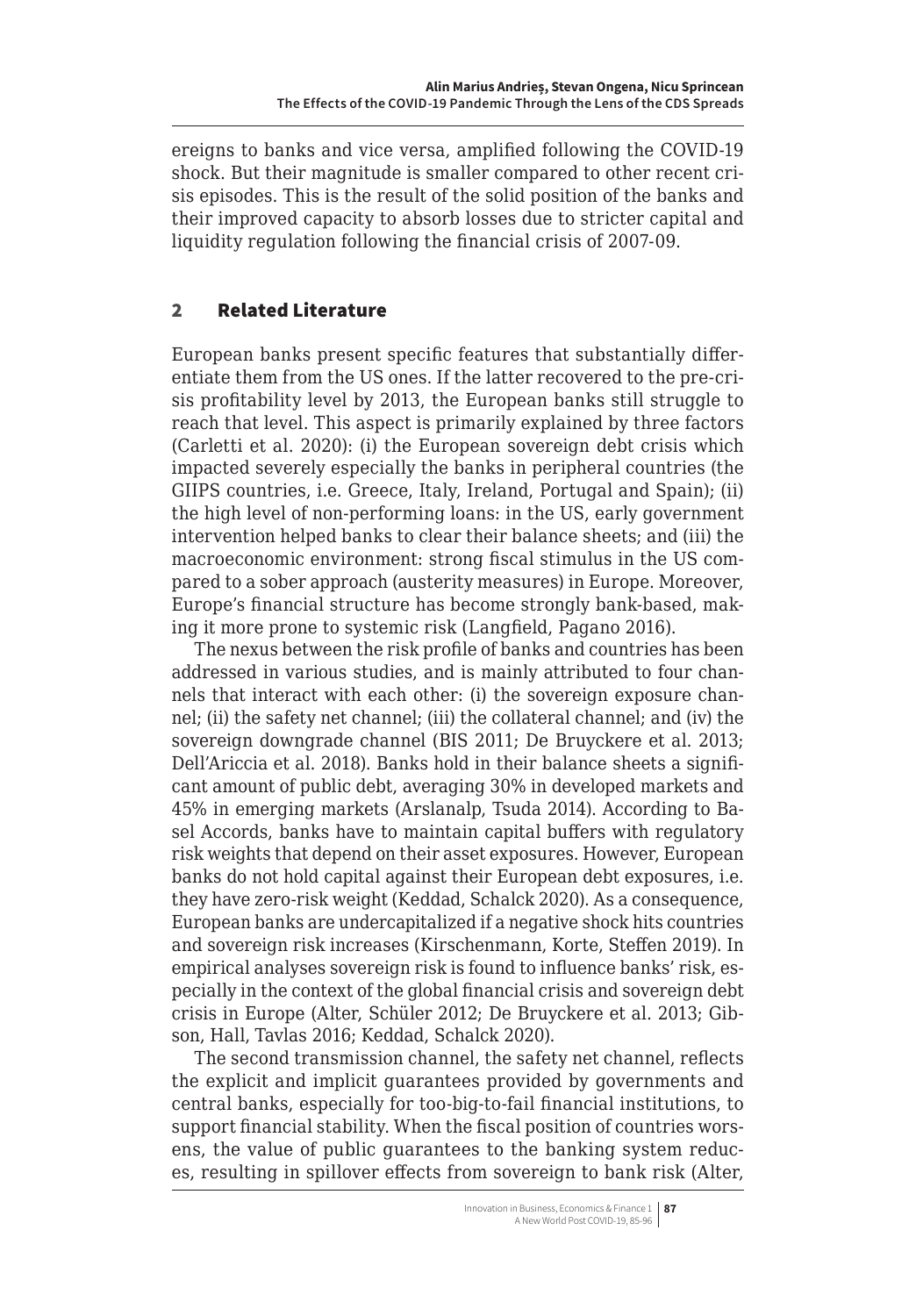Schüler 2012; Bertay, Demirgüç-Kunt, Huizinga 2013; Avino, Cotter 2014). In the same vein, banking crises activate backstops, guarantees and other resolution policies that affect public finance sustainability, resulting in spillover effects from bank to sovereign risk (Yu, 2017; Dell'Ariccia et al. 2018).

The third transmission channel is the collateral channel that operates against the backdrop of the reduced value of collateral that banks hold in the form of sovereign debt, affecting borrowing costs of banks in the interbank market, private repo markets and other types of transactions (BIS 2011; Correa et al. 2012; De Bruyckere et al. 2013). Finally, the last channel deals with sovereign rating downgrades that can affect banks' borrowing capacity, leading to the downgrade of domestic banks. These channels have been investigated, among others, by Arezki, Candelon, Sy (2011) and Gibson, Hall, Tavlas (2016). The latter (2016) document that during the sovereign debt crisis in Europe the decline in commercial banks' equity prices reflected direct and indirect linkages with the sovereigns. Dell'Ariccia et al. (2018) also mention the macroeconomic channel, i.e. the three-sided relationship between banks and government sector and real economic activity.

## 3 Methodological Aspects

We extend the analysis of Andrieș, Ongena, Sprincean (2020) to the European banking sector, investigating the impact of the COV-ID-19 pandemic on banks' CDS spreads. Similarly to Andrieș, Ongena, Sprincean (2020), we employ an event study methodology to assess the reaction of investors in bank bonds to: (1) general lockdown measures imposed in Italy on March 9, 2020; (2) the pandemic intensity (the country specific day when the number of cases totalled 100, the growth rate climbed to 30 cases a day, and the death rate surpassed 10); (3) and some dates related to the stringency of the containment measures, such as restrictions on internal movement and general workplace closing. Further, we measure spillover effects from sovereigns to banks and vice versa during three crisis periods: (i) the global financial crisis of 2007-09; (ii) the euro area debt crisis of 2010-13; and (iii) the current health crisis, comparing their magnitude across and within groups. We follow the approach of Billio et al. (2012) and analyse the interdependencies between sovereigns and banks through Granger-causality networks. For banks from the same countries, we construct equally-weighted CDS indices. We use the 5-years CDS contracts denominated in Euro with modified-modified restructuring, written on senior obligations. The source of the data is Thomson Reuters DataStream.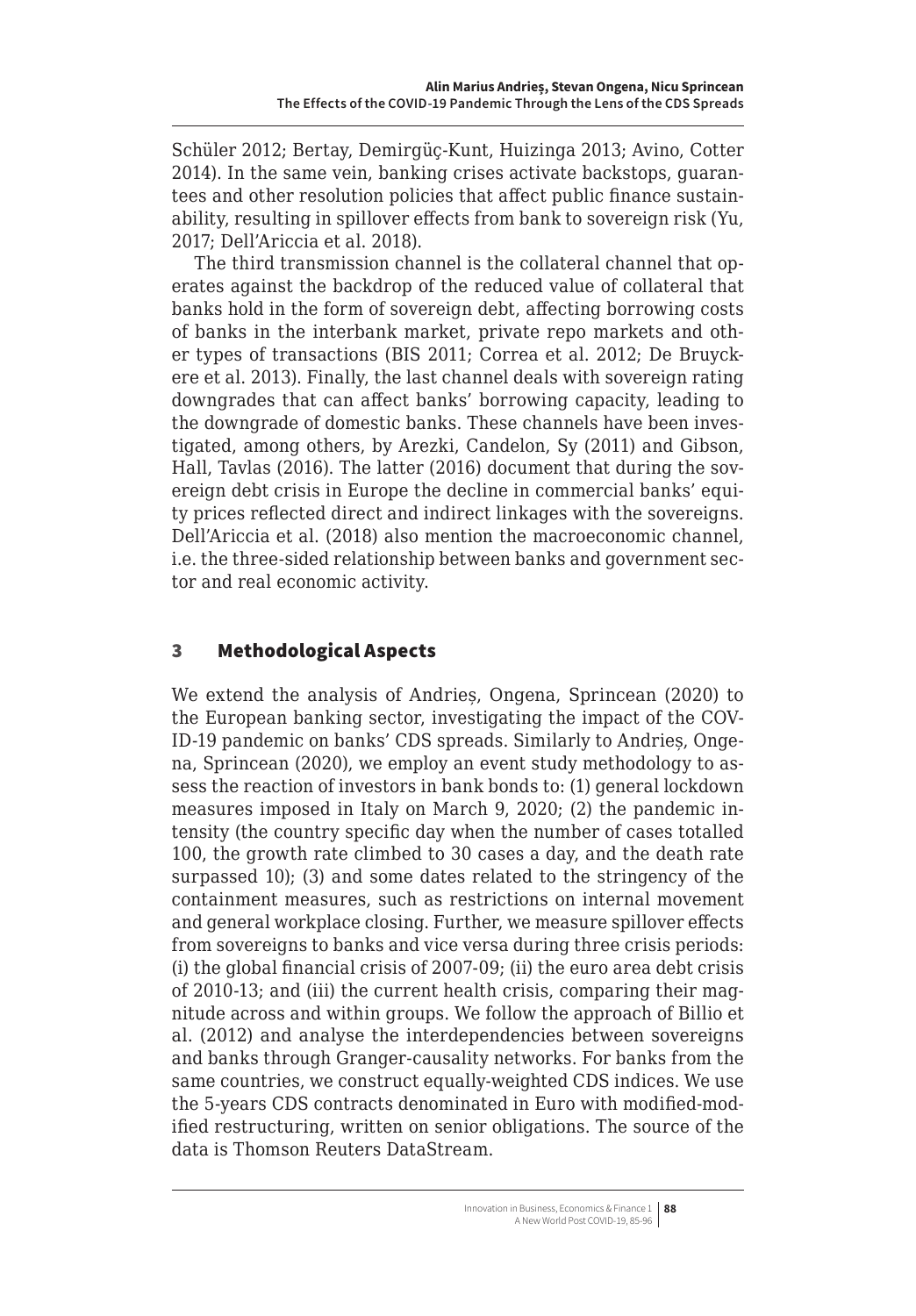### 4 Results and Discussion

Figure 1 exhibits the evolution of sovereign CDS spreads and banks' equally-weighted CDS indices for four European countries that have been heavily affected by the pandemic (Italy, Germany, France and Spain), over the January 1-April 20, 2020 period **[fig. 1]**. The vertical lines from each graph represent our main event date, i.e. March 9, 2020. We can note that, with the exception of Germany, all sovereign CDS quotes increased following the announcement of general lockdown measures imposed in Italy. The same is true for banks' CDS spreads, including German banks. Thus, investors reacted to this announcement by requiring higher premia to invest in bonds issued by these European sovereigns or by the banks headquartered in these countries.



**Figure 1** The evolution of sovereign CDS spreads and banks' CDS spreads (equally-weighted indices) for Italy, Germany, France and Spain from January 1, 2020 to April 20, 2020 (in basis points). Note: the vertical lines represent March 9, 2020

Next, we present the findings from the event study with March 9,  $2020$  as the main event date table  $1<sup>2</sup>$ . The event study is conducted over the event windows: [0; 0], [-1; 1], [-5; 5], and [0; 30] days. Thus, we analyse the market reaction for short and longer time frames. The results show little evidence in favour of a negative reaction of inves-

<sup>2</sup> See Table A1 from the Annexes with the list of the banks used in our analysis.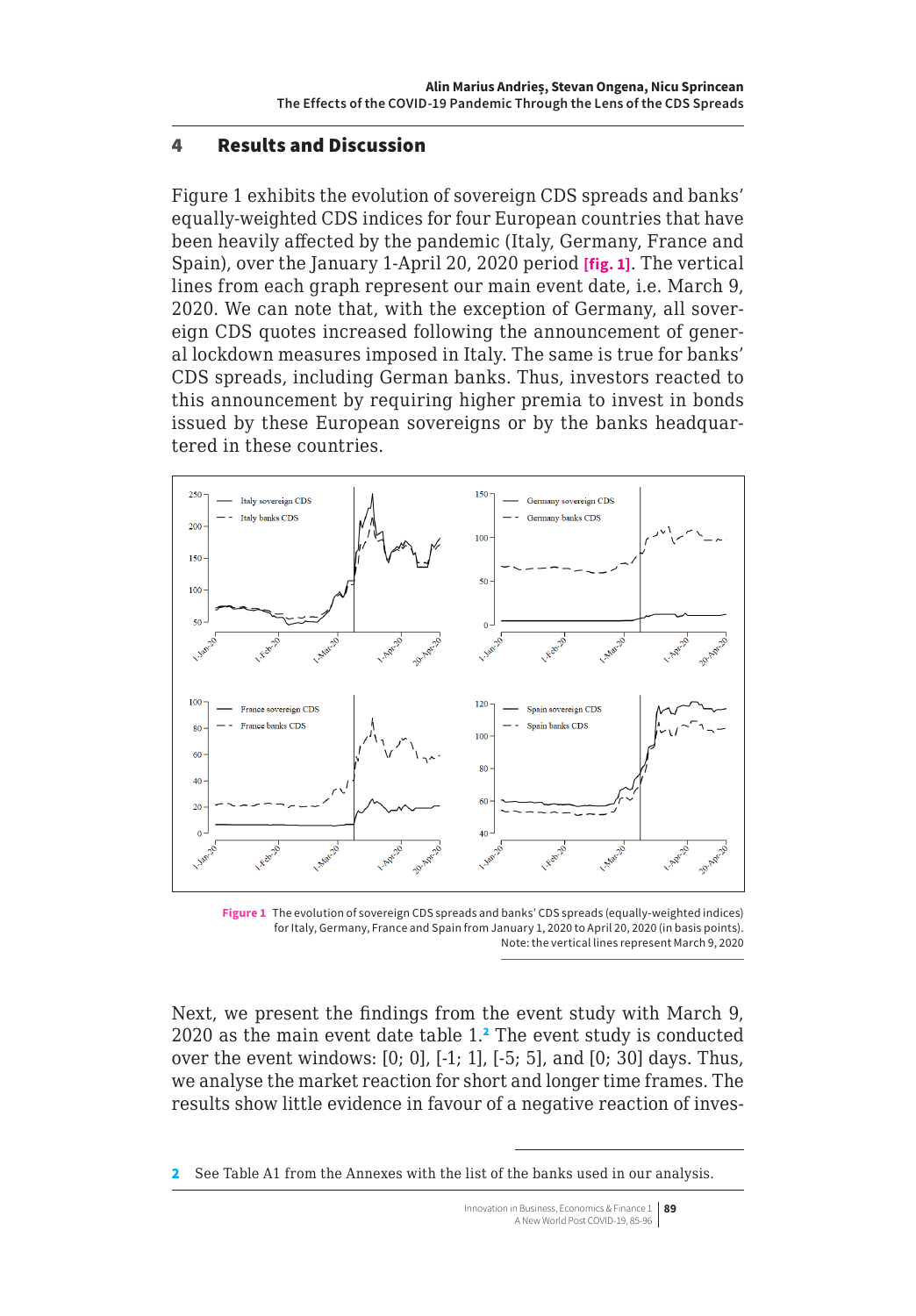tors in bonds issued by European banks on the event day, quantified through an increase in cumulative average abnormal change (CAAC)<sup>3</sup> of CDS spreads by 94.22 basis points only. Only one test out of four (generalised sign test) shows statistical significance of CAACs on the event day. The findings for sovereign CDS spreads, however, indicate a clear negative effect on March 9, 2020 of 503.85 basis points boost in CAAC. Thus, the market reaction is more pronounced in the case of sovereign risk than bank risk. However, the harmful effect of containment measures to curtail the spread of the virus is present for banks over longer periods, especially for [-5; 5] days event window with an increase in CAAC by 4787.67 basis points, being highly statistically significant.

In terms of pandemic intensity, unreported results show that the highest risk from investors' in both sovereign and bank bonds is associated with a rapid increase in daily confirmed cases (i.e. 30 cases a day), whereas the general restrictions on internal movement worry more investors in bank bonds than those in sovereign bonds. Nonetheless, according to investors in European sovereign debt the economic channel of non-pharmaceutical interventions<sup>4</sup> dominates that of coordination where people purposely reduce their consumption and labour supply to reduce the spread of the virus and the risks associated with the pandemic (Correia, Luck, Verner 2020).

<sup>3</sup> Cumulative average abnormal change for CDS spreads is the analogue of cumulative average abnormal return (CAAR) from equity prices. We compute the change in CDS spreads as the natural logarithm of CDS quote at time *t* over CDS quote at time *t-1*. In event studies, the abnormal return (AR) is the difference between the actual and the expected return, the latter being calculated based on specific models. The AR can be averaged across all firms in the sample to get the average abnormal return (AAR) for each *t.*  In the end, one can sum the AARs over specific time intervals to get the cumulative average abnormal return, which can capture the aggregate effect of the abnormal returns.

<sup>4</sup> Strategies carried out by people and communities to limit the spread of the virus, besides vaccination and medical treatment (pharmaceutical interventions), such as social distancing and public hygiene.

Innovation in Business, Economics & Finance 1 **90** A New World Post COVID-19, 85-96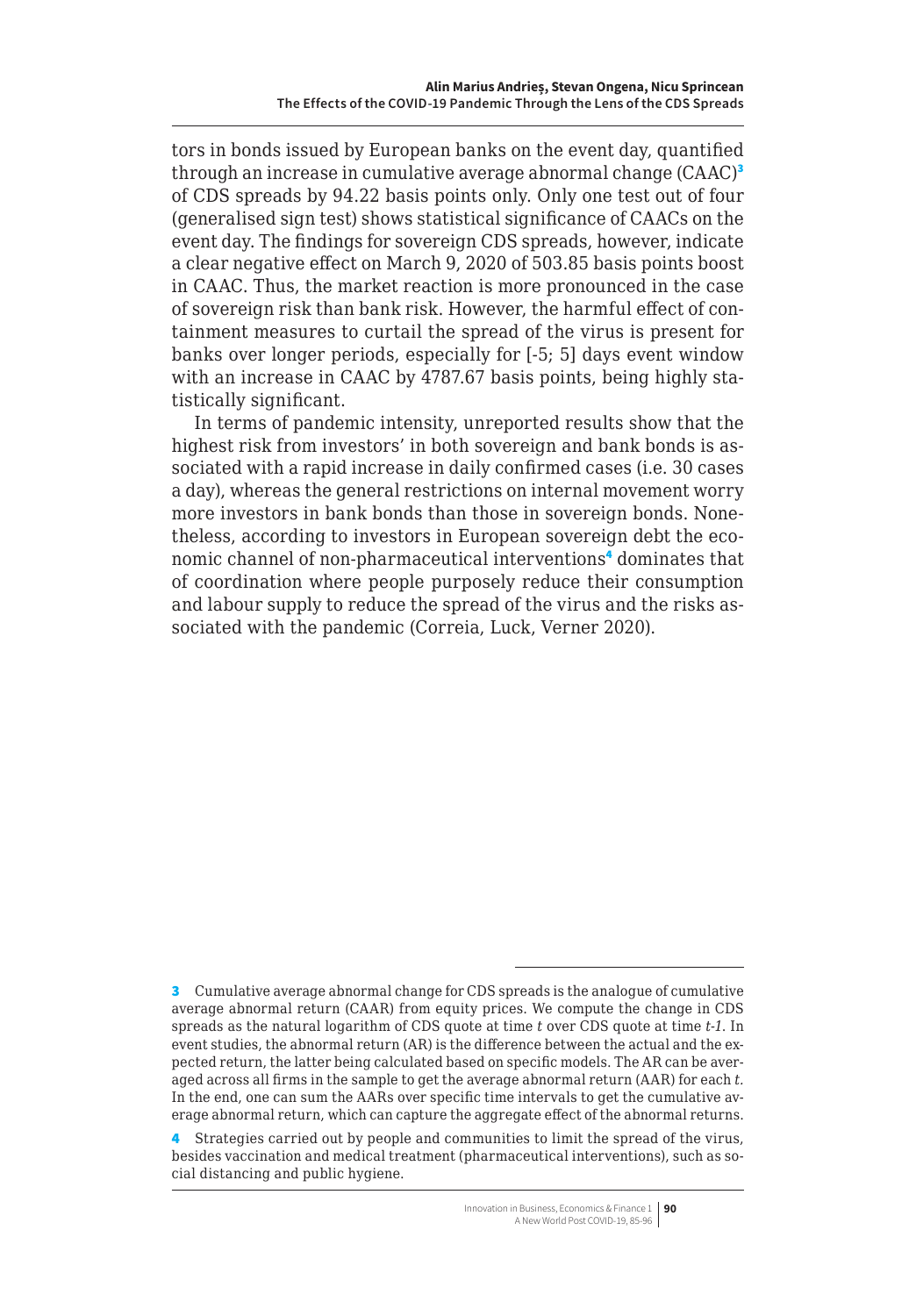| CDS CAACs 9 March 2020 (b.p.) |            |           |            |            |  |
|-------------------------------|------------|-----------|------------|------------|--|
| Event window                  | [0;0]      | $ -1;1 $  | $[-5; 5]$  | [0; 30]    |  |
|                               |            |           |            |            |  |
| 29 European banks             | 94.22      | 2176.44   | 4787.67    | 3853.68    |  |
| <b>Significance tests</b>     |            |           |            |            |  |
| Adjusted-Patell test          | 1.07       | $8.13***$ | $10.09***$ | $12.87***$ |  |
| <b>BMP</b> test               | 1.33       | $7.10***$ | $8.40***$  | $8.74***$  |  |
| Generalised sign test         | $-2.87***$ | $3.46***$ | $3.84***$  | $4.21***$  |  |
| <b>GRANK</b> test             | $-0.57$    | $2.36***$ | $2.61***$  | $2.83***$  |  |

**Table 1** Banks' CDS spreads reaction to the general quarantine measures imposed in Italy

Note: this table exhibits the cumulative average abnormal changes (CAACs) in basis points of European banks' CDS spreads considering the following event windows: [0; 0], [-1; 1], [-5; 5], and [0; 30] days. The event refers to March 9, 2020. The estimation window is 250 days and the model employed to compute the expected change is the market model with DataStream Banks Europe 5Y CDS index as the market index (see Andrieș, Ongena, Sprincean 2020 for details). The table also reports the statistics of the tests used to assess the significance of CAACs: two parametric tests (Adjusted Patell and BMP tests) and two non-parametric tests (Generalised sign and GRANK tests). \*\* and \*\*\* denote statistical significance at the 5% and 1% level, respectively.

Further, we quantify the dynamic interconnectedness between sovereigns and banks in a Granger-causality framework. Considering our data, changes in sovereigns' CDS quotes can *Granger-cause* changes in banks' CDS spreads if information contained in the past values of sovereigns' CDS and in the past values of banks' CDS is better at predicting the value of banks' change in CDS than the information based only on the past values of banks' change in CDS (for details, see Andrieș et al. 2020). Following Billio et al. (2012) we compute the Dynamic Causality Index (DCI) which is based on Granger-causality relationships. An increase in the Dynamic Causality Index is associated with enhanced spillover effects between sovereign and bank risk.

Being constrained by the availability of data, our analysis starts on November 10, 2008. From figure 2, which depicts the evolution of the DCI index over time, we can note three spikes: two during the sovereign debt crisis, and one during the current health crisis **[fig. 2]**. The highest magnitude of the Dynamic Causality Index is reached during the European sovereign debt crisis indicating an increased feedback loop between sovereign and bank risk. The DCI is constantly raising during the global financial crisis. However we do not capture the Lehman Brothers event. Contrary to the Great Recession and sovereign debt crisis episodes, now banks are more resilient to shocks, being better equipped with capital and liquidity buffers and have lower incentives of excessive risk-taking as a direct consequence of the post-crisis regulatory environment. However, due to disruptions in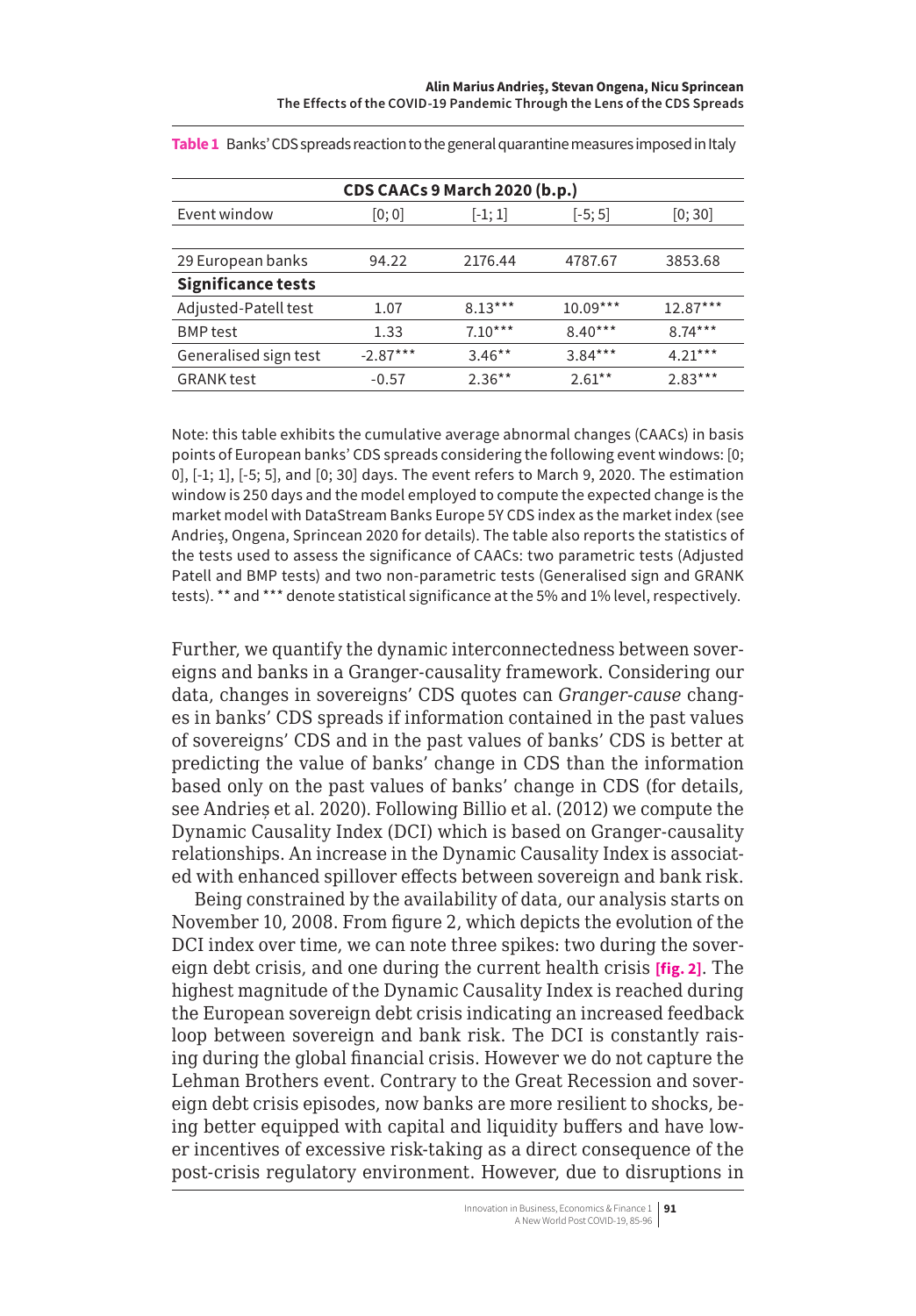**Alin Marius Andrieș, Stevan Ongena, Nicu Sprincean The Effects of the COVID-19 Pandemic Through the Lens of the CDS Spreads**



**Figure 2** The evolution of Dynamic Causality Index over the November 10, 2008-April 20, 2020 period

the global supply chains and reduction in demand caused by the lockdown measures, banks could rapidly face a surge in non-performing loans amplified by the default of firms, notably small and medium-sized enterprises that depend on bank funding as their primary source of borrowing.<sup>5</sup> Carletti et al. (2020) point-out four challenges that banks' business models will face in the post-COVID-19 era: (i) a prolonged period of low interest rates; (ii) increased credit risk; (iii) digitalisation; and (iv) stricter bank regulations.

Based on pairwise Granger-causality relationships between sovereigns and banks one can construct the Granger-causality network, being defined as a set of nodes (sovereigns and banks) connected by edges. If changes in sovereign *i*'s CDS spreads *Granger-cause* changes in bank *j*'s CDS quote, than these two nodes will be connected by a straight line with the arrow coming from sovereign *i*. Otherwise, there will be no connection. The arrow can also come from bank *j* to sovereign *i* if changes in bank *j*'s CDS spreads *Granger-cause* changes in sovereign *i*'s CDS quote. Unreported results show that linkages within groups (sovereign-sovereign and bank-bank) are more pronounced than linkages across groups (sovereign-bank and bank-

<sup>5</sup> The main macroprudential measures adopted at the European level to mitigate the negative effects of COVID-19 pandemic and avoid a credit crunch consist of relaxation of regulatory capital buffers, such as capital conservation buffer, countercyclical capital buffer, and systemic risk buffer. For more details, see the database from the ESRB: <https://www.esrb.europa.eu/home/coronavirus/html/index.en.html>.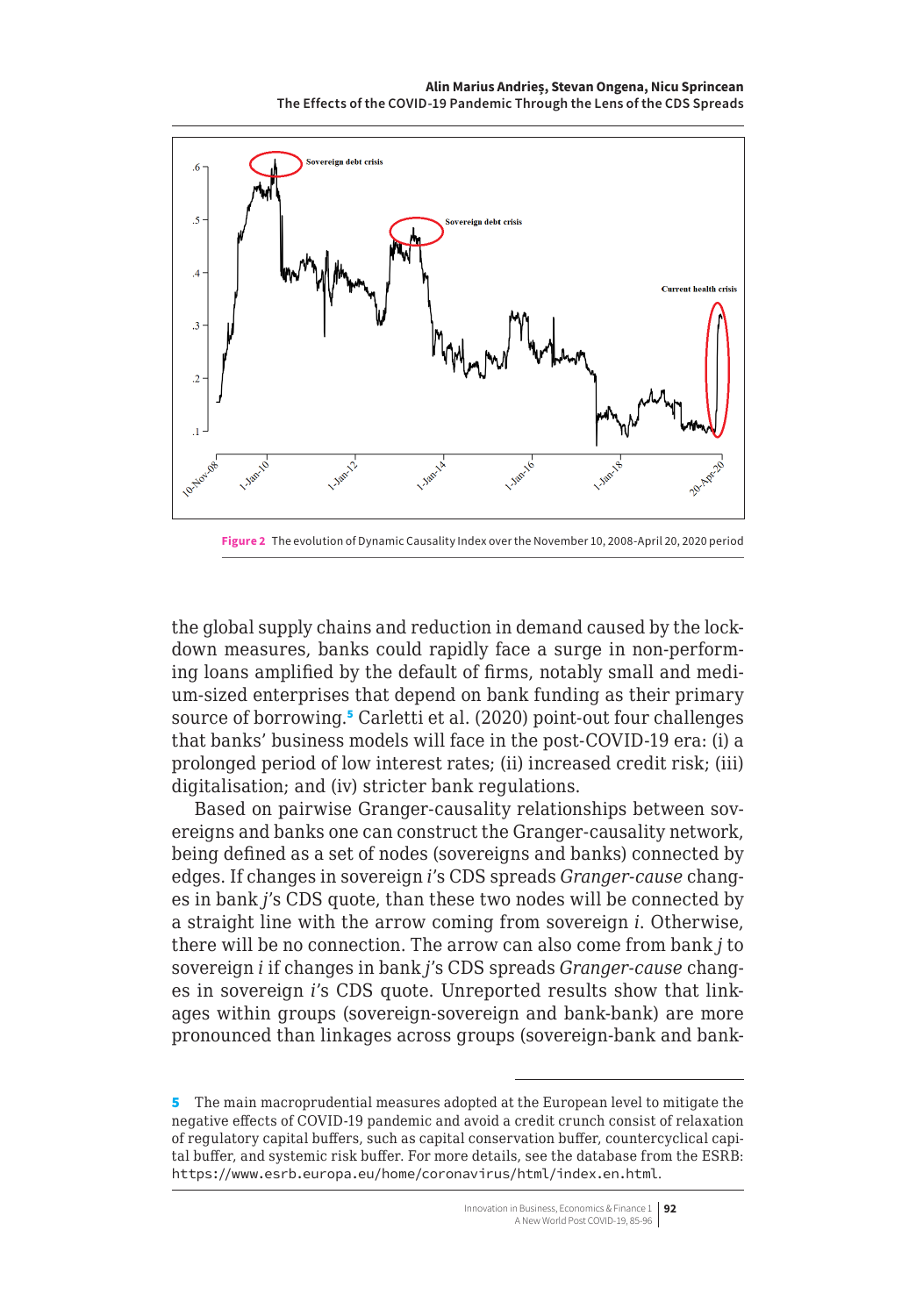sovereign), and the Italian banks are the most exposed to shocks that propagate through the network.

## 5 Conclusion

The COVID-19 pandemic is a rare disaster that has affected the global economy in an unprecedented way. Governments around the world have stepped in by making use of health, fiscal, microprudential, macroprudential, monetary, or marked-based measures in order to mitigate the negative effects of the health crisis and to avoid a credit crunch in the banking sector. We analyze the impact of the general lockdown measures imposed in Italy in the context of the COVID-19 pandemic on European banks' CDS spreads. Compared to sovereign risk, we find little evidence of increased bank risk following the event, which also corresponds to the commencement of the pandemic in Europe. However, investors' reaction was clearly negative in longer time frames. In addition, we quantify the feedback loop between sovereign and bank risk and document an increased interconnectedness between sovereigns and banks during the current health crisis, but with a smaller magnitude as compared to the sovereign debt crisis in Europe. Banks are now more resilient to shocks, being better equipped with capital and liquidity buffers and have lower incentives to excessive risk-taking as a direct consequence of the post-crisis regulatory framework.

## **Bibliography**

- Alter, A.; Schüler, Y.S. (2012). "Credit Spread Interdependencies of European States and Banks During the Financial Crisis". *Journal of Banking & Finance*, 36(12), 3444-68. <https://doi.org/10.1016/j.jbankfin.2012.08.002>.
- Andrieș, A.M.; Ongena, S.; Sprincean, N. (2020). "The COVID-19 Pandemic and Sovereign Bond Risk". Swiss Finance Institute Research Paper No. 20-42. <https://dx.doi.org/10.2139/ssrn.3605155>.
- Andrieș, A.M.; Ongena, S.; Sprincean, N.; Tunaru, R. (2020). "Risk Spillovers and Interconnectedness between Systemically Important Institutions". Swiss Finance Institute Research Paper No. 20-40. [https://dx.doi.](https://dx.doi.org/10.2139/ssrn.3597962) [org/10.2139/ssrn.3597962](https://dx.doi.org/10.2139/ssrn.3597962).
- Arezki, M.R.; Candelon, B.; Sy, M.A.N. (2011). "Sovereign Rating News and Financial Markets Spillovers: Evidence from the European Debt Crisis". IMF Working Paper, No. 11-68. <http://dx.doi.org/10.5089/9781455227112.001>.
- Arslanalp, S.; Tsuda, T. (2014). "Tracking Global Demand for Advanced Economy Sovereign Debt". *IMF Economic Review*, 64, 430-64. [https://doi.](https://doi.org/10.1057/imfer.2014.20) [org/10.1057/imfer.2014.20](https://doi.org/10.1057/imfer.2014.20).
- Avino, D.; Cotter, J. (2014). "Sovereign and Bank CDS Spreads: Two Sides of the Same Coin?". *Journal of International Financial Markets, Institutions and Money*, 32, 72-85. <https://doi.org/10.1016/j.intfin.2014.05.007>.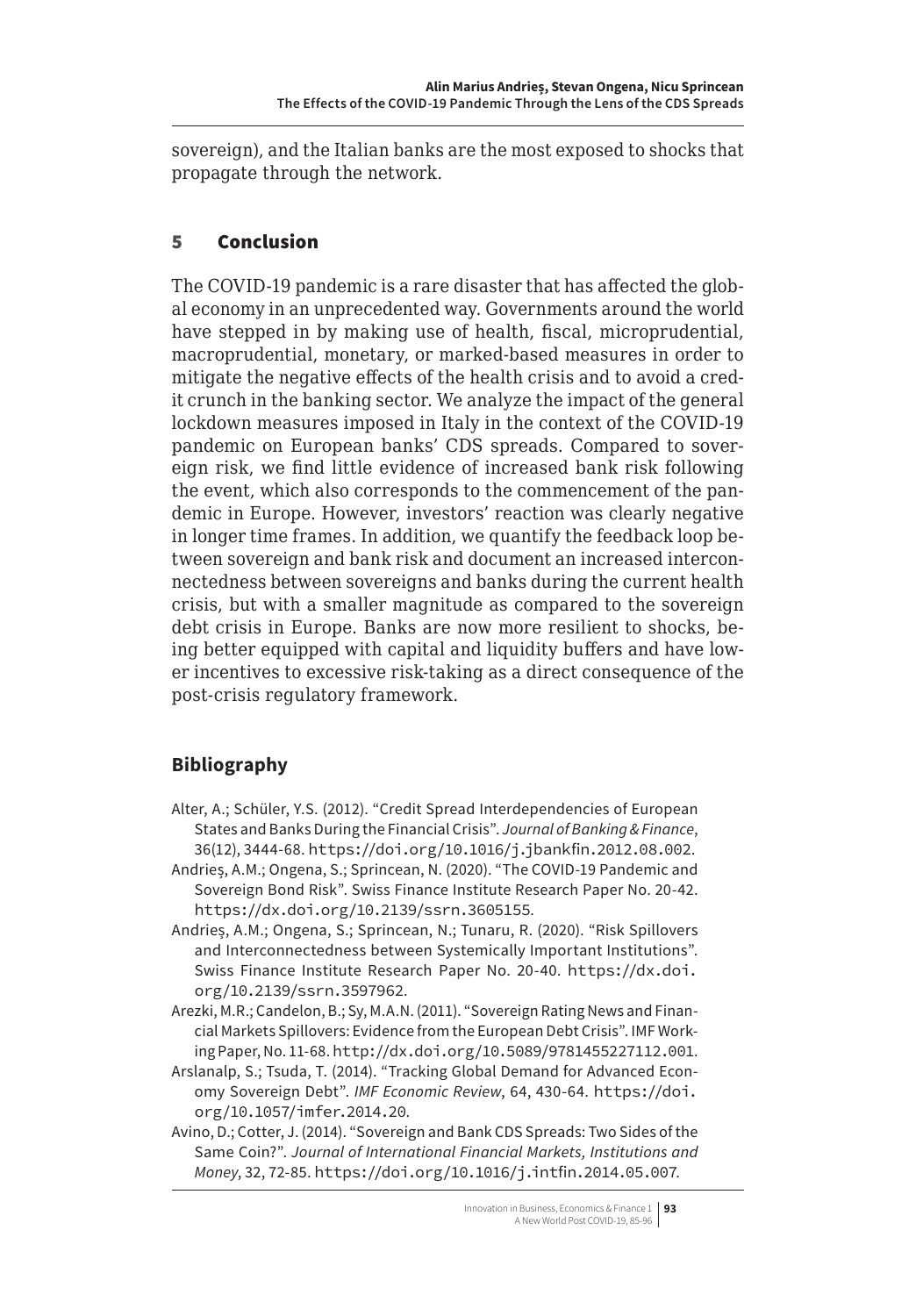- BIS (Bank for International Settlements) (2011). "The Impact of Sovereign Credit Risk on Bank Funding Conditions". *CGFS Papers* No. 43.
- Bertay, A.C.; Demirgüç-Kunt, A.; Huizinga, H. (2013). "Do We Need Big Banks? Evidence on Performance, Strategy and Market Discipline". *Journal of Financial Intermediation*, 22, 532-58. [https://doi.org/10.1016/j.](https://doi.org/10.1016/j.jfi.2013.02.002) [jfi.2013.02.002](https://doi.org/10.1016/j.jfi.2013.02.002).
- Billio, M.; Getmansky, M.; Lo, A.W.; Pelizzon, L. (2012). "Econometric Measures of Connectedness and Systemic Risk in the Finance and Insurance Sectors". *Journal of Financial Economics, Market Institutions, Financial Market Risks and Financial Crisis*, 104, 535-59. [https://doi.org/10.1016/j.jfi](https://doi.org/10.1016/j.jfineco.2011.12.010)[neco.2011.12.010](https://doi.org/10.1016/j.jfineco.2011.12.010).
- Boissay, F.; Rungcharoenkitkul, P. (2020). "Macroeconomic Effects of Covid-19: an Early Review". *BIS Bulletin* No. 7.
- Carletti, E.; Claessens, S.; Fatas, A.; Vives, X. (2020). "The Bank Business Model in the Post-Covid-19 World". The Future of Banking 2, CEPR Press.
- Correa, R.; Sapriza, H.; Zlate, A. (2012). "Liquidity Shocks, Dollar Funding Costs, and the Bank Lending Channel During the European Sovereign Crisis". Federal Reserve System International Finance Discussion Papers 1059. [https://](https://www.federalreserve.gov/PubS/ifdp/2012/1059/ifdp1059.pdf) [www.federalreserve.gov/PubS/ifdp/2012/1059/ifdp1059.pdf](https://www.federalreserve.gov/PubS/ifdp/2012/1059/ifdp1059.pdf).
- Correia, S.; Luck, S.; Verner, E. (2020). "Pandemics Depress the Economy, Public Health Interventions Do Not: Evidence from the 1918 Flu". [https://pa](https://papers.ssrn.com/sol3/papers.cfm?abstract_id=3561560)[pers.ssrn.com/sol3/papers.cfm?abstract\\_id=3561560](https://papers.ssrn.com/sol3/papers.cfm?abstract_id=3561560).
- De Bruyckere, V.; Gerhardt, M.; Schepens, G.; Vander Vennet, R. (2013). "Bank/Sovereign Risk Spillovers in the European Debt Crisis". *Journal of Banking & Finance*, 37, 4793-809. <https://doi.org/10.1016/j.jbankfin.2013.08.012>.
- Dell'Ariccia, G.; Ferreira, C.; Jenkinson, N.; Laeven, L.; Martin, A.; Minoiu, C.; Popov, A. (2018). "Managing the Sovereign-Bank Nexus". Departmental Paper No. 18/16, IMF. <http://dx.doi.org/10.5089/9781484359624.087>.
- Eichenbaum, M. S.; Rebelo, S.; Trabandt, M. (2020). "The Macroeconomics of Epidemics". National NBER Working Paper No. 26882.
- Gibson, H.D.; Hall, S.G.; Tavlas, G.S. (2016). "How the Euro-Area Sovereign-debt Crisis Led to a Collapse in Bank Equity Prices". *Journal of Financial Stability*, 26, 266-75. <https://doi.org/10.1016/j.jfs.2016.07.010>.
- Keddad, B., Schalck, C. (2020). "Evaluating Sovereign Risk Spillovers on Domestic Banks During the European Debt Crisis". *Economic Modelling*, 88, 356-75. <https://doi.org/10.1016/j.econmod.2019.09.047>.
- Kirschenmann, K.; Korte, J.; Steffen, S. (2019). "A Zero-Risk Weight Channel of Sovereign Risk Spillovers". <https://ssrn.com/abstract=2395097>.
- Langfield, S.; Pagano, M. (2016). "Bank Bias in Europe: Effects on Systemic Risk and Growth". *Economic Policy*, 31, 51-106. [https://doi.org/10.1093/](https://doi.org/10.1093/epolic/eiv019) [epolic/eiv019](https://doi.org/10.1093/epolic/eiv019).
- Yu, S. (2017). "Sovereign and Bank Interdependencies—Evidence from the CDS Market". *Research in International Business and Finance*, 39, 68-84. [htt](https://doi.org/10.1016/j.ribaf.2016.07.033)[ps://doi.org/10.1016/j.ribaf.2016.07.033](https://doi.org/10.1016/j.ribaf.2016.07.033).